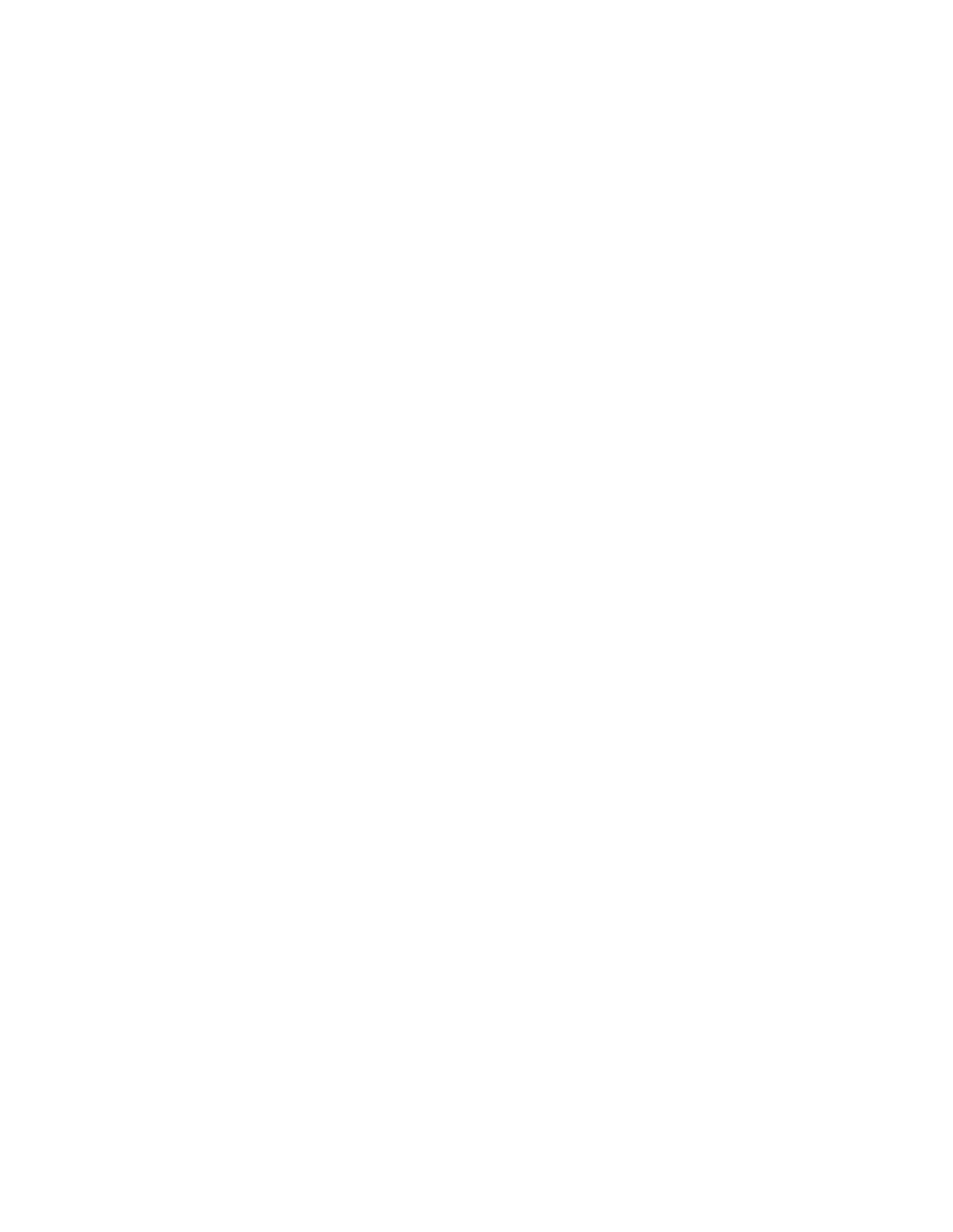## <span id="page-2-0"></span>**Exhibit A—Dispute of Eligibility, School Selection, or Enrollment Under the McKinney-Vento Homeless Assistance Act**

*Note:* This form is for use to initiate the dispute resolution process required by the McKinney-Vento Homeless Assistance Act when the parent, guardian, or unaccompanied youth disagrees with the District's eligibility, school selection, or enrollment decision.

> District policy requires the parent, guardian, or unaccompanied youth to use the dispute resolution process set out in FNG(LOCAL), beginning at Level Two. [See FDC(EXHIBIT—B) for the Notice of Parent and Student Rights in the McKinney-Vento Enrollment Dispute Resolution Process.] Filling out this form is the first step in that process. Informal resolution is encouraged but does not extend any deadlines in FNG(LOCAL), except by mutual written consent.

To file a formal dispute under the McKinney-Vento Homeless Assistance Act ("Act"), please fill out this form completely and submit it by hand-delivery, email, or U.S. Mail to the principal or the District's liaison for homeless students. District policy typically requires dispute forms to be filed within 15 District business days of receiving the written explanation of the District's decision. However, because the Act's dispute process should be expedited whenever possible, TEA recommends that you submit the form as soon as possible, preferably within ten District business days of receiving the written explanation of the District's decision. If a dispute arises over school selection or enrollment in a school, the child shall be immediately admitted to the school in which enrollment is sought, pending resolution of the dispute. The student will remain attending the school where enrollment is sought during the entire dispute resolution process.

If you need assistance filling out this form or if you have other questions, please contact the liaison for homeless students.

| <b>Principal</b>  | <b>Liaison for Homeless Students</b> |
|-------------------|--------------------------------------|
| Name:             | Name:                                |
| Address/Location: | Address/Location:                    |
| Phone number:     | Phone number:                        |
| Email:            | Email:                               |

The principal or liaison will forward this form to the administrator, typically the Superintendent or designee, who will conduct the dispute resolution conference in accordance with FNG(LOCAL), which can be found in the District's policy manual located in the Superintendent's office or [*insert website URL*].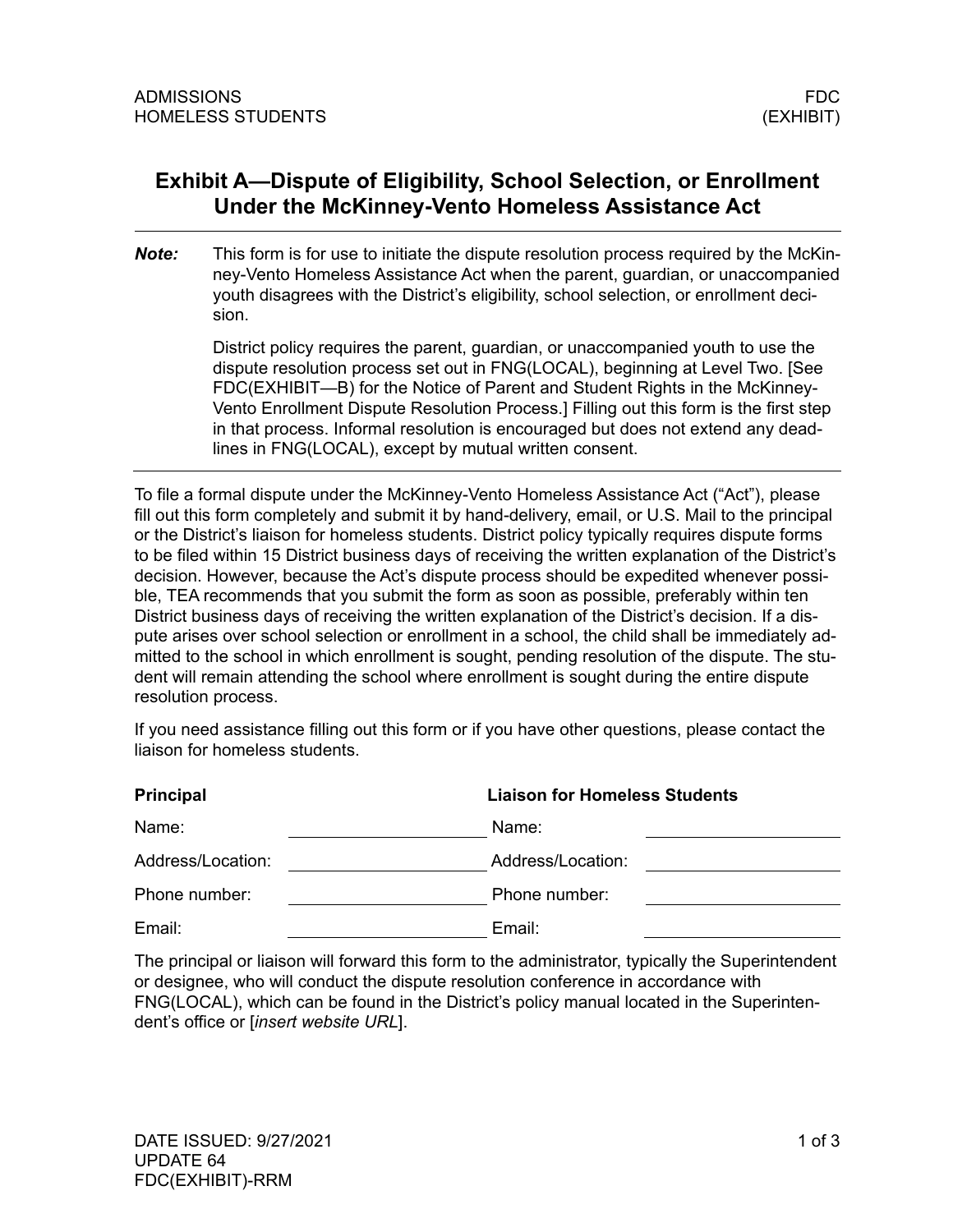## ADMISSIONS FDC HOMELESS STUDENTS

| Name:                                                                                                                                                                                                                                |
|--------------------------------------------------------------------------------------------------------------------------------------------------------------------------------------------------------------------------------------|
| Address:                                                                                                                                                                                                                             |
| Phone number:                                                                                                                                                                                                                        |
| Email address:                                                                                                                                                                                                                       |
| Campus:                                                                                                                                                                                                                              |
| If you will be represented in presenting your dispute by someone other than the liaison for<br>homeless students, please identify the person representing you.                                                                       |
| Name:                                                                                                                                                                                                                                |
| Address:                                                                                                                                                                                                                             |
| Phone number:                                                                                                                                                                                                                        |
| Email address:                                                                                                                                                                                                                       |
| Please describe the McKinney-Vento eligibility, school selection, or enrollment decision that<br>has prompted this dispute resolution process. Attach any documentation you have received<br>from the school regarding this dispute. |
| What was the date you received written notice of the campus's/District's decision causing this<br>dispute?                                                                                                                           |
| Please explain why you are dissatisfied with the eligibility, school selection, or enrollment de-<br>cision.                                                                                                                         |
|                                                                                                                                                                                                                                      |
|                                                                                                                                                                                                                                      |
|                                                                                                                                                                                                                                      |
|                                                                                                                                                                                                                                      |
|                                                                                                                                                                                                                                      |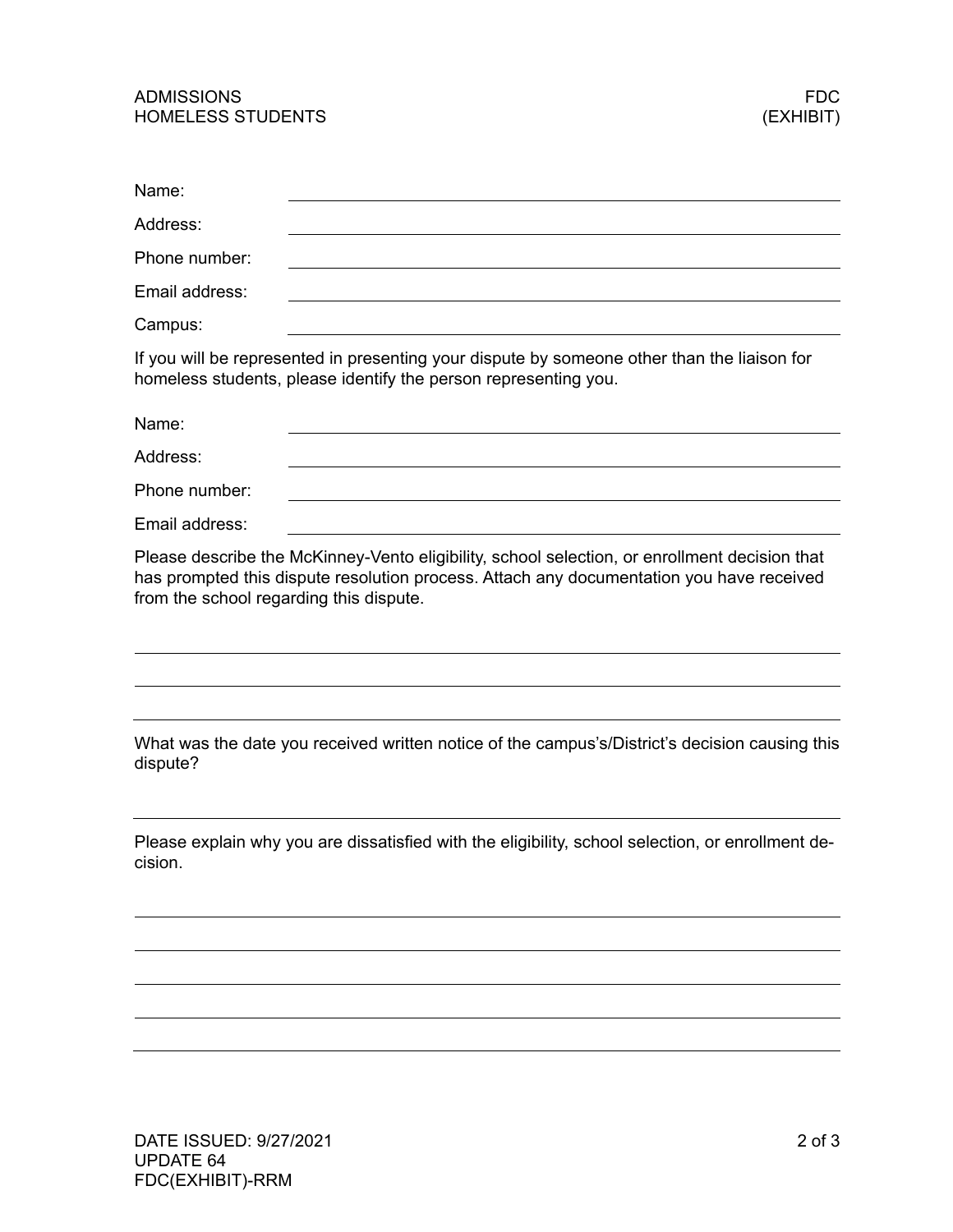<u> 1989 - Johann Barbara, martin amerikan ba</u>

Please describe the outcome you seek from this dispute and why you believe this outcome to be in the student's best interest. Please attach any documents and/or provide any information that you believe supports your desired outcome.

Student's or parent's signature: 

Signature of student's or parent's representative:

Date that District personnel received this formal appeal: \_\_\_\_\_\_\_\_\_\_\_\_\_\_\_\_\_\_\_\_\_\_\_\_\_\_\_\_

Name and title of the District personnel receiving this formal appeal:

Attach to this form any documents that you believe will support the dispute resolution process; if unavailable when you submit this form, they may be presented no later than the dispute resolution conference. Please keep a copy of the completed form and any supporting documentation for your records.

The District's homeless liaison is available to assist the parent, guardian, or unaccompanied youth in completing and submitting this form.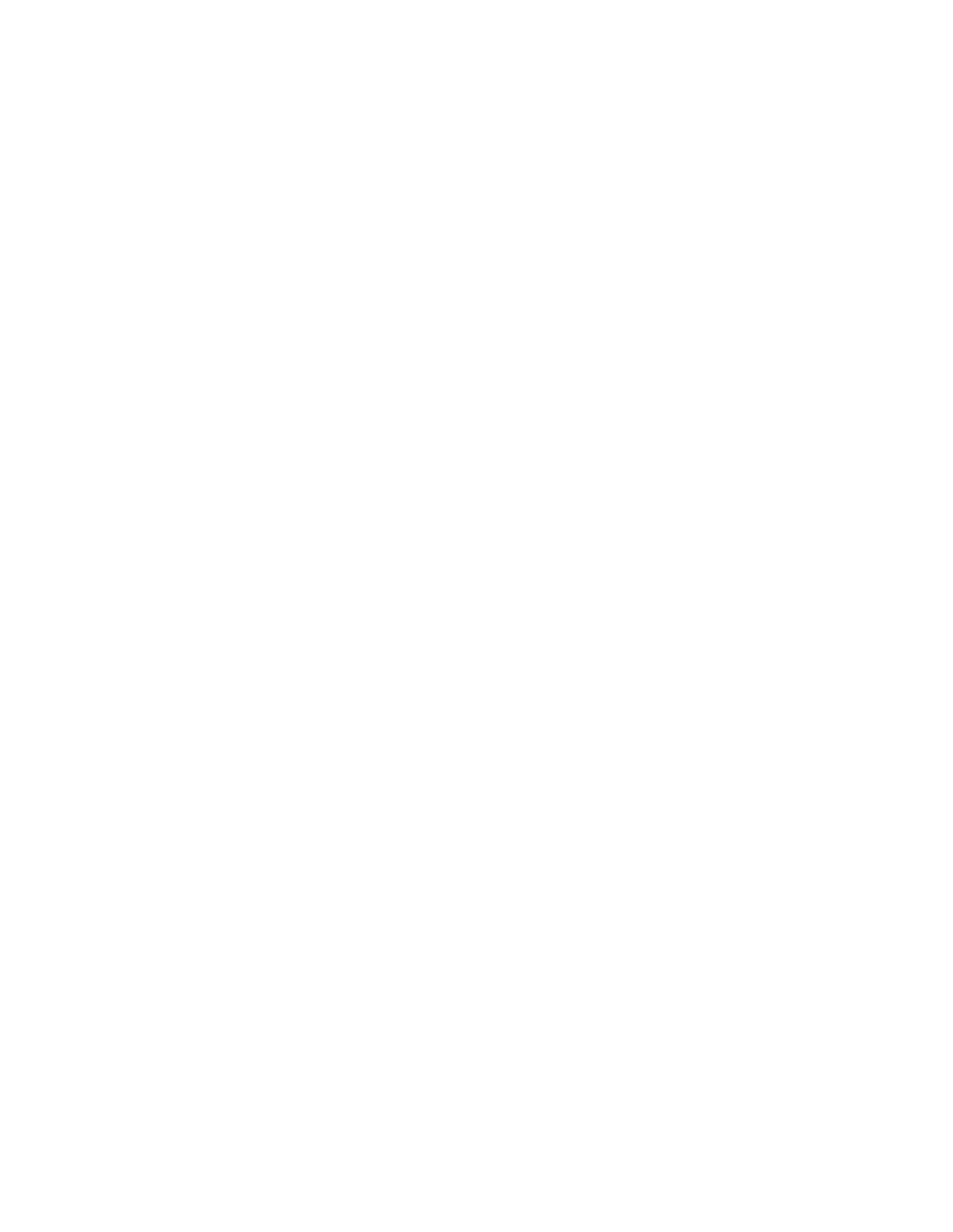## <span id="page-6-0"></span>**Exhibit B—Notice of Parent and Student Rights in the McKinney-Vento Enrollment Dispute Resolution Process**

This document provides school district personnel with information regarding McKinney-Vento Dispute Resolution procedures, including local and state expectations for processing a dispute. It should be used in conjunction with a district's policies and procedures addressing McKinney-Vento, including the district's local policy on homeless students at FDC(LOCAL), the district's McKinney-Vento Dispute Resolution Form at FDC(EXHIBIT), and the district's local policy on student and parent complaints at FNG(LOCAL). McKinney-Vento disputes should be expedited and resolved promptly to meet federal requirements. Districts have a responsibility to ensure that local timelines in the district's complaint policies are expedited, whenever possible, to meet the Texas Education Agency's (TEA) expectation of prompt dispute resolution. This document is the result of collaboration between TEA and the Texas Association of School Boards.

The McKinney-Vento Homeless Assistance Act ("Act") provides important protections and rights for homeless children and unaccompanied homeless youth. The Act provides direction for districts when disputes occur regarding student eligibility, school selection, or enrollment. This document only addresses disputes regarding eligibility, school selection, or enrollment, since those are the only issues subject to the dispute resolution provisions of the Act. [See FNG(LOCAL) for all other disputes regarding homeless students.]

This document provides information about the dispute resolution process should the parent, guardian, or an unaccompanied youth disagree with a district's determination of eligibility, school selection, or enrollment. Upon dispute of eligibility, school selection, or enrollment, a school district must immediately enroll a homeless child in the school of origin, unless the parent, guardian, or unaccompanied youth selects the school located in the attendance zone where the student temporarily resides. In determining the best interest of the child, the district shall presume that keeping the student in his or her school of origin is in the student's best interest, except when doing so is contrary to the request of the parent, guardian, or unaccompanied youth. The district shall also consider the impact of moving schools on achievement, education, health, and safety. In addition the district must provide transportation to and from the school of origin. The student shall remain attending the school in which enrollment is sought, pending final resolution of the dispute, including all available appeals.

## **Who at the district makes the eligibility, school selection, or enrollment decision?**

A district's enrollment staff will gather and analyze information from the parent, guardian, or unaccompanied youth and make a determination of eligibility.

### **What type of notice will the parent, guardian, or an unaccompanied youth receive about a district's enrollment decision if the district determines that the student is not eligible for enrollment?**

The district must provide the parent, guardian, or unaccompanied youth with a written notice that includes an explanation of the decision regarding eligibility, school selection, or enrollment, and the right of the parent, guardian, or unaccompanied youth to appeal or dispute the decision.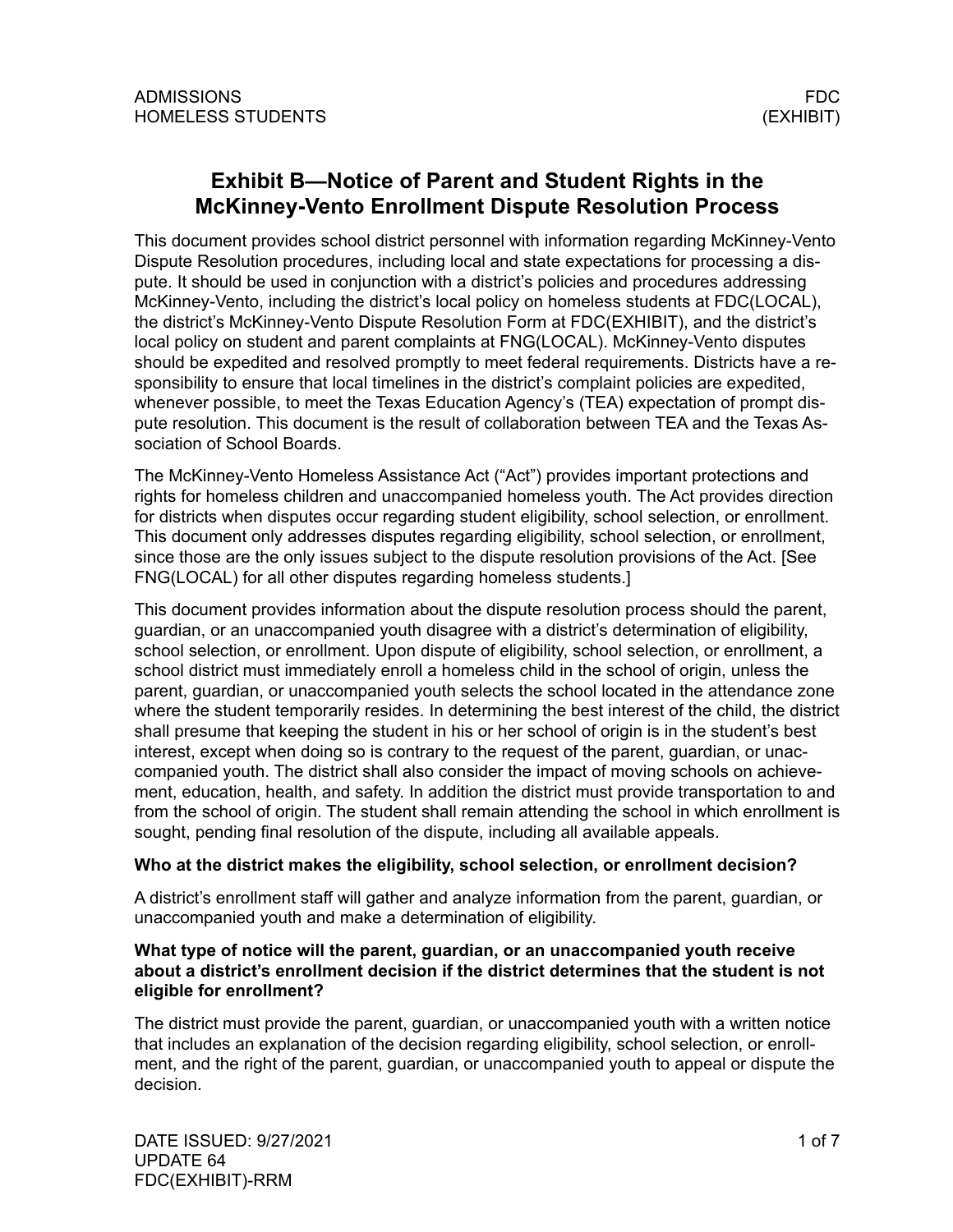Once the enrollment decision is made, the district's liaison for homeless students will ensure that the notice:

- Includes an explanation of the reasons for the determination;
- Includes a description of the appeal process, including appeal timelines and information on how and to whom to appeal the decision; and
- Is provided to the parent, guardian, or unaccompanied youth promptly in a way that is understandable to the parent, guardian, or unaccompanied youth.

**Please note:** If the district's liaison for homeless students is unable to fulfill any of the duties described in this document, the liaison should appoint a designee to do so.

#### **What are the responsibilities of the district's McKinney-Vento liaison for homeless students regarding disputes?**

A district's liaison for homeless students is responsible for ensuring that the dispute resolution process is conducted as expeditiously as possible. The liaison must ensure that decisions are communicated in writing to the parent, guardian, or unaccompanied youth and include information about the right to appeal. The liaison is available to provide assistance to parents, guardians, or unaccompanied youth through the entire dispute process. [See FDC(LOCAL).]

## **If the parent, guardian, or unaccompanied youth decides to appeal the decision, will someone at the district be available to help the parent, guardian, or unaccompanied youth through the dispute process?**

Yes. A district's liaison for homeless students will accompany and assist the parent, guardian, or unaccompanied youth through the entire dispute resolution process. [See FDC(LOCAL) and FFC(EXHIBIT).] The District's homeless liaison is:

| Name:          |  |  |
|----------------|--|--|
| Position:      |  |  |
| Address:       |  |  |
| Phone number:  |  |  |
| Email address: |  |  |

#### **Are there any enrollment decisions that cannot be disputed under the Act's dispute resolution provisions?**

Yes. Texas law requires a district to enroll a homeless child in the district regardless of the residence of the child or the child's parent, guardian, or person with lawful control of the child. [See Education Code 25.001(b)(5).] If under this provision a parent or guardian seeks enrollment in a school other than the school of origin or the campus in the attendance zone where the student currently resides, the parent or guardian may not dispute which specific campus within the district the child is assigned by using the dispute resolution provisions of the Act.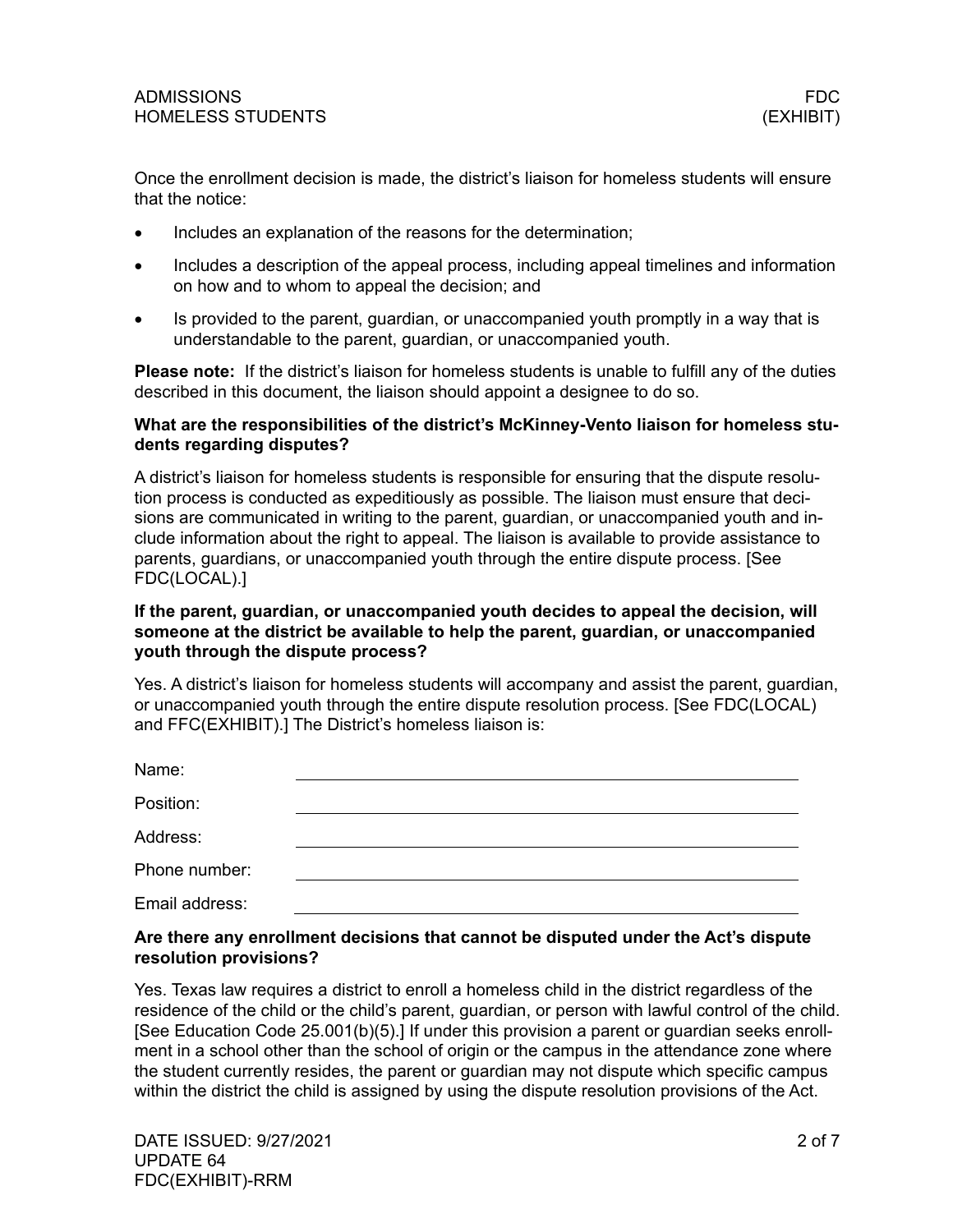## **Will the homeless child be able to attend the school in which enrollment is sought during the dispute resolution process?**

During the dispute resolution process, the district must immediately enroll the homeless child in the school of origin or school located in the child's attendance zone, as requested by the parent, guardian, or unaccompanied youth, and permit the child to attend classes, receive requested services, and participate fully in school activities. In addition, the district must provide transportation to and from the school of origin. The district must provide transportation comparable to transportation provided to nonhomeless students.

## **How does a parent, guardian, or unaccompanied youth begin the appeal process?**

District policy FDC(LOCAL) requires the parent, guardian, or unaccompanied youth to use the dispute (complaint) resolution process set out in FNG(LOCAL), beginning at Level Two. The appeal begins at Level Two rather than Level One to expedite the appeal. The first step is for the parent, guardian, or unaccompanied youth to file a Level Two dispute form. [See FDC(EXHIBIT)—A] These forms are available on the district's website at (*District's web address*) and through the liaison for homeless students.

#### **When does the parent, guardian, or unaccompanied youth need to complete and submit the dispute form?**

District policy typically requires dispute forms to be filed within 15 District business days from the date when the parent, guardian, or unaccompanied youth first knew of the school selection or enrollment decision about which the parent, guardian, or unaccompanied youth is appealing. Considering that McKinney-Vento disputes are to be expedited, TEA recommends that the parent, guardian, or unaccompanied youth file the dispute form as soon as possible, preferably within ten district business days. (The district cannot dismiss a dispute because the person did not meet this recommended, expedited timeline, as long as the dispute form is filed within the district's timeframe.) The district liaison will inform the parent, guardian, or unaccompanied youth of both the district's filing timeline and the recommended expedited timeline. [Check FNG(LOCAL) for the district's standard filing timelines.] The district's policy manual is available on the district's website at \_\_\_\_\_\_\_\_\_\_\_\_\_\_\_\_\_\_\_\_\_\_\_\_\_\_\_\_\_\_ (*District's web address*). The district's liaison for homeless students will provide hard copies of relevant district policies to a parent, guardian, or unaccompanied youth who does not have access to the website. A copy of the policy manual is also available at the district's central administration office.

To expedite the process, the district's liaison for homeless students will help the parent, guardian, or unaccompanied youth submit the dispute form as soon as possible after the disputed school selection or enrollment decision.

#### **What information will the parent, guardian, or unaccompanied youth need to complete the dispute form?**

The dispute form will ask for the following information:

• Contact information for the parent, guardian, or unaccompanied youth and anyone representing the parent, guardian, or unaccompanied youth in the dispute;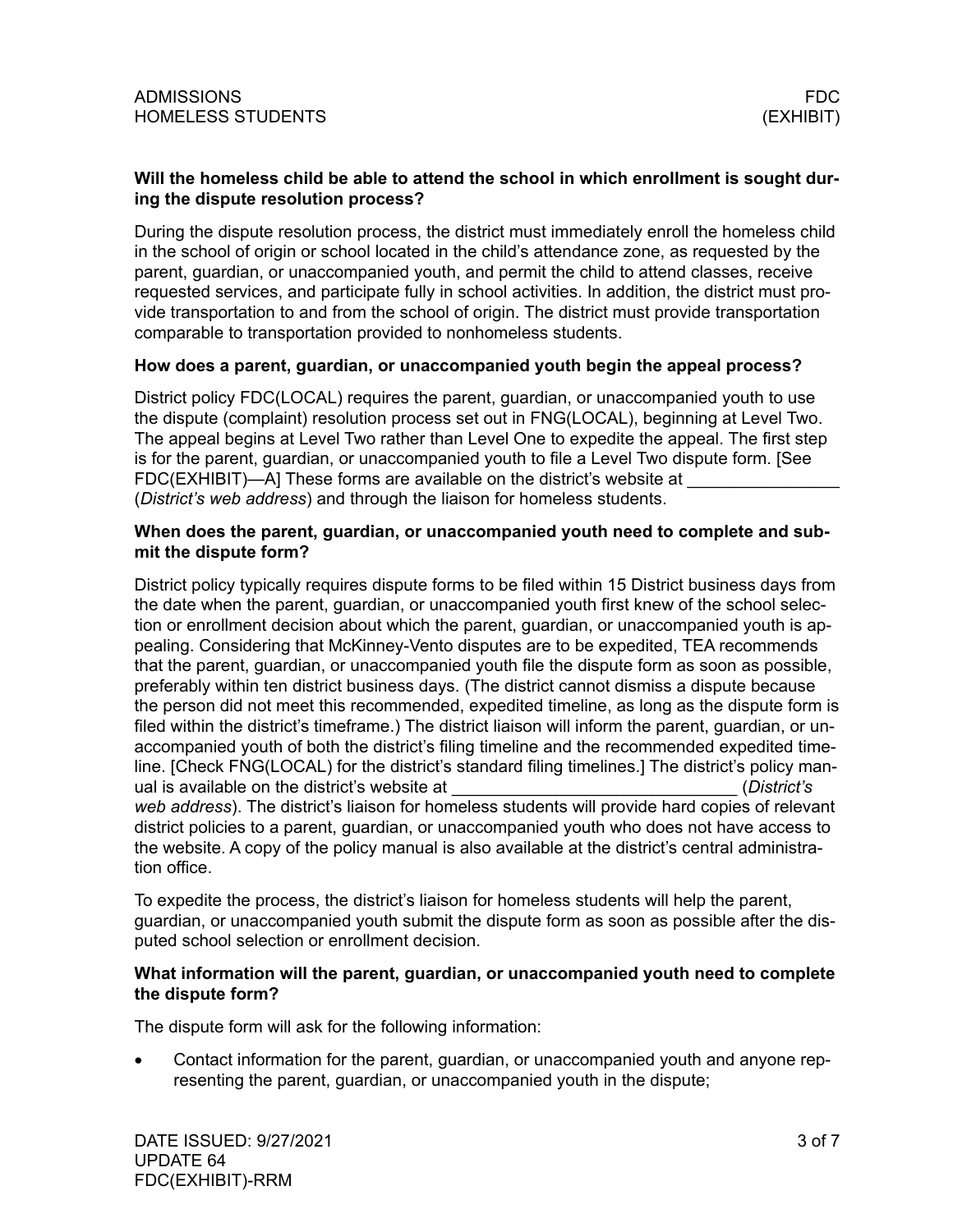- The factual details regarding the decision or circumstances that caused the dispute;
- The harm caused by the decision or circumstance; and
- The outcome that the parent, guardian, or unaccompanied youth seeks.

The dispute form will also ask that any documents regarding the dispute be attached to the form. If, however, the parent, guardian, or unaccompanied youth does not have copies of the relevant documents when filling out the form, these documents may be presented at the Level Two dispute resolution conference.

## **What if the parent, guardian, or unaccompanied youth needs assistance completing the dispute form?**

The liaison for homeless students is available to assist the parent, guardian, or unaccompanied youth in completing the form, and can work with the parent, guardian, or unaccompanied youth to fill out the form based on the parent, guardian, or unaccompanied youth's oral statements. [See FDC(LOCAL).]

## **Where does the parent, guardian, or unaccompanied youth file the dispute form?**

The dispute form may be mailed or submitted electronically, such as by email or fax, to the appropriate administrator listed in the district's policy, typically the superintendent or designee. The parent, guardian, or unaccompanied youth may also submit the form to the liaison for homeless students or the principal, who will forward the dispute form to the appropriate administrator.

## **What are the next steps after the parent, guardian, or unaccompanied youth files the dispute form?**

After receiving the written dispute form, the appropriate district administrator will make reasonable efforts to schedule the conference as quickly as possible. District policy FNG(LO-CAL) typically states that the administrator has up to ten district business days to hold a Level Two dispute resolution conference with the parent, guardian, or unaccompanied youth. To expedite the process, TEA recommends that the district administrator schedule and hold the conference within five district business days. At the conference, the parent, guardian, or unaccompanied youth will have an opportunity to explain the dispute and present any other relevant documents or information. District policy FNG(LOCAL) typically requires the district administrator to provide the parent, guardian, or unaccompanied youth with a written response within ten district business days following the Level Two dispute resolution conference. To expedite the process, TEA recommends that the administrator provide the written response within five district business days.

## **Who holds the Level Two dispute resolution conference with the parent, guardian, or unaccompanied youth?**

District policy FNG(LOCAL) determines who holds the Level Two dispute resolution conference. In most districts, the superintendent will hold the conference, and in some districts the superintendent has designated another district employee to hold the conference. Because the district's liaison for homeless students has the role of assisting and supporting the parent,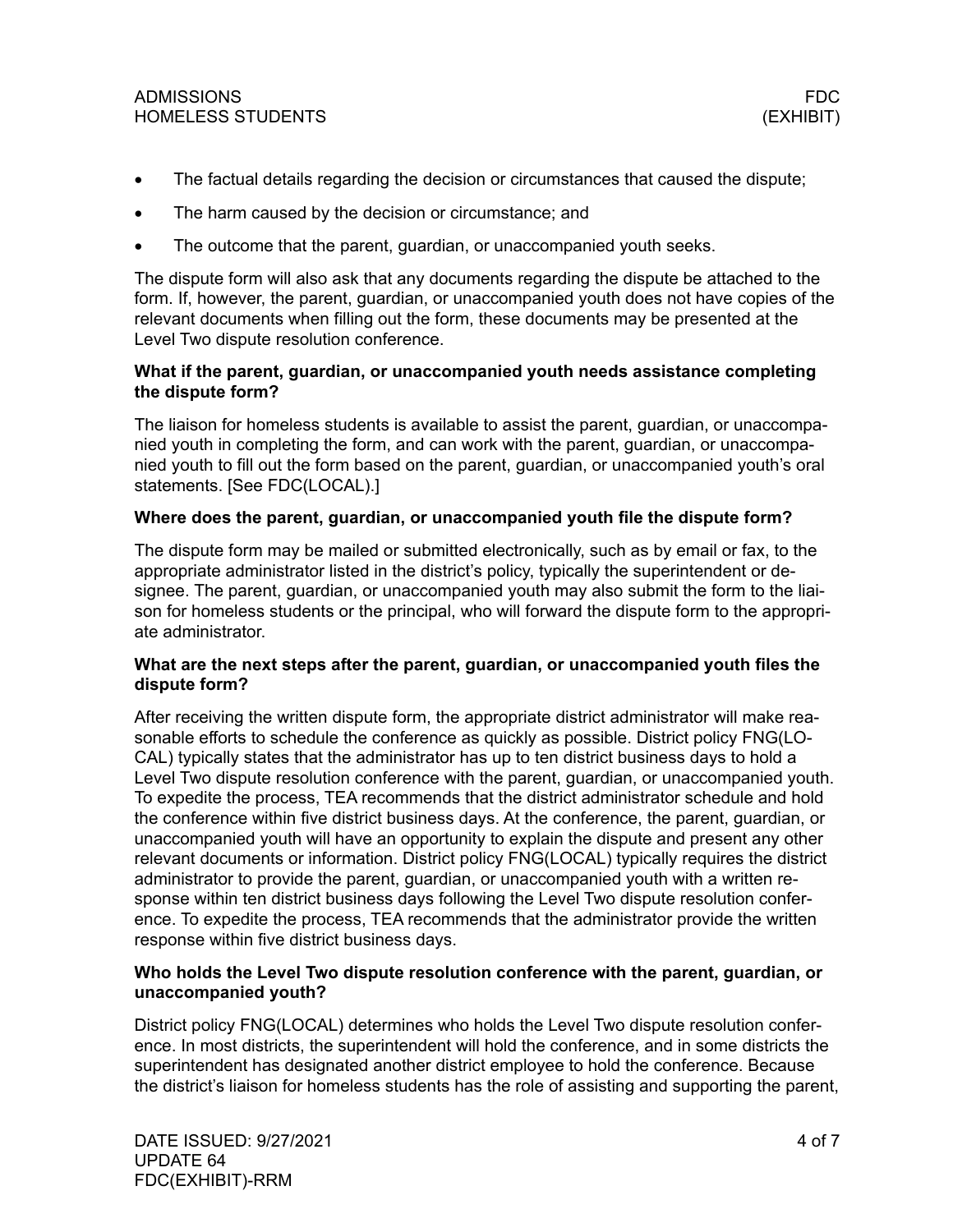guardian, or unaccompanied youth during the dispute process, he or she should not be named as the superintendent's designee for this purpose. [See FDC(LOCAL).]

A written record of the conference proceedings will be made by the administrator and a copy will be given to the parent, guardian, or unaccompanied youth upon request.

#### **Will the liaison for homeless students attend the Level Two dispute resolution conference to assist the parent, guardian, or unaccompanied youth?**

The district's liaison for homeless students will attend the Level Two dispute resolution conference along with the parent, guardian, or unaccompanied youth.

#### **What is the next step in the process if the parent, guardian, or unaccompanied youth disagrees with the Level Two dispute resolution decision?**

If the parent, guardian, or unaccompanied youth did not receive the relief requested at Level Two, the parent, guardian, or unaccompanied youth may appeal the decision to the school board by submitting a written appeal notice on the district's form. The parent, guardian, or unaccompanied youth has ten district business days to appeal after receiving the written Level Two dispute resolution written response. To expedite the process, the district's liaison for homeless students will assist the parent, guardian, or unaccompanied youth in filing the appeal form as soon as possible after the Level Two dispute resolution decision.

The homeless liaison will inform the parent, guardian, or unaccompanied youth of the date, time, and place of the board meeting at which the appeal will be heard. To expedite the process, TEA recommends that the district schedule the appeal at the next board meeting and, if the next regularly scheduled meeting is more than 15 district business days away, that the district schedule a special board meeting.

District policy FNG(LOCAL) typically provides that after the board hears the appeal, it may provide its decision orally or in writing at any time up to and including the next regularly scheduled board meeting. To expedite the process, TEA recommends that the board provide its decision within 15 district business days of the hearing before the board.

The homeless liaison will ensure that the parent, guardian, or unaccompanied youth is informed of the board's decision and the ability to appeal to TEA.

#### **Does the parent, guardian, or unaccompanied youth need to provide additional documents at the Board hearing?**

No. The parent, guardian, or unaccompanied youth does not need to provide additional documents at the Board meeting. The Level Two district administrator will provide to the school board a copy of the Level Two appeal record. The parent, guardian, or unaccompanied youth shall be given a copy of the Level Two appeal record upon request.

## **If requested by the parent, guardian, or unaccompanied youth, can the liaison for homeless students attend the board meeting to assist the parent, guardian, or unaccompanied youth?**

Yes. The district's liaison for homeless students should contact the parent, guardian, or unaccompanied youth with the date and time of the board meeting and attend the board meeting.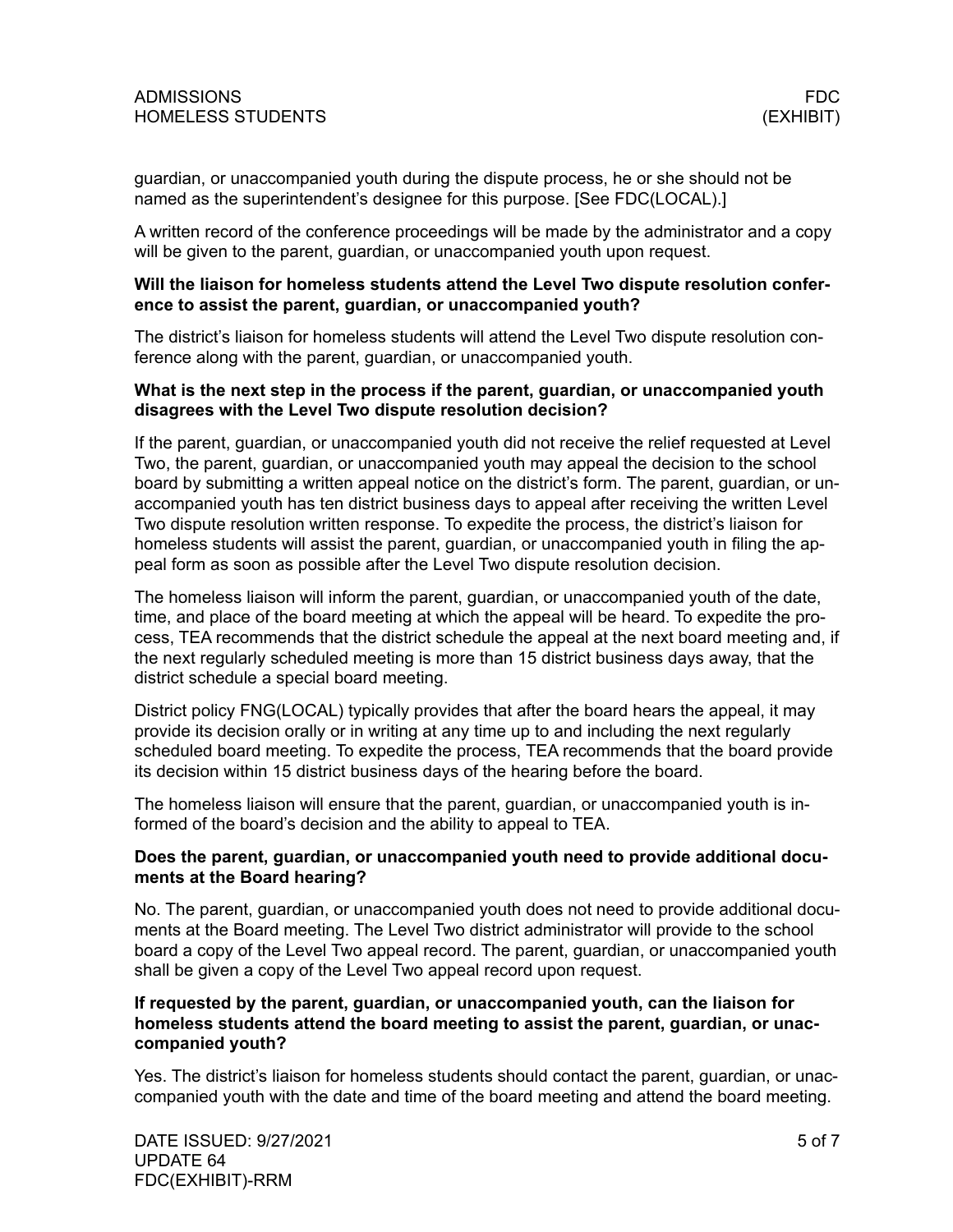#### **How long does the entire dispute resolution process take?**

TEA recommends that the entire local dispute process should not exceed 30 district business days. The dispute will be resolved as quickly as possible, following the process in the district's grievance policy, FNG(LOCAL). A parent, guardian, or unaccompanied youth can speed up the process by promptly filing any appeal forms. The district will attempt to schedule conferences and hearings and issue decisions as quickly as possible and may schedule a special board meeting to expedite the process and complete the process within the recommended 30 days.

#### **What is the next step in the process if the parent, guardian, or unaccompanied youth disagrees with the school board's decision?**

Within ten business days of receiving the school board's decision, the parent, guardian, or unaccompanied youth may appeal to the State Coordinator of Homeless Education at TEA. Please visit the [TEA Complaints page.](https://tea.texas.gov/about-tea/contact-us/complaints-and-investigations)<sup>[1](#page-12-0)</sup> At Other Public School District & Charter School and Educator Misconduct Complaints, McKinney-Vento Homeless Education, there is a link to the TEA General Complaint Form to download and submit to TEA. When filling out the form be sure to select Other under Section 3, and type McKinney-Vento Homeless Education.

Only disputes that have gone through all levels of the local dispute resolution process will be reviewed by TEA.

### **What is the role of the district homeless liaison regarding appeals to TEA under the Act?**

The homeless liaison, as with previous levels of the dispute resolution process, is responsible to notify the parent, guardian, or unaccompanied youth of their right to appeal to TEA and to be available to provide assistance with the process.

Additionally, the homeless liaison will provide information to TEA about the local dispute resolution process that was conducted and any other information that pertains, or is requested by the State Coordinator of Homeless Education.

#### **What happens after TEA receives a complaint?**

Once a complaint is received, TEA will notify the district homeless liaison that a complaint was filed and request that all related documentation, including the Level Two dispute resolution record and any other information the board used in its decision-making, is submitted to the TEA within five business days.

#### **How soon will TEA make a decision?**

The TEA homeless education coordinator, or designee, along with the appropriate agency director, shall make a final decision within 20 business days upon receipt of the full record from the district and any additional records required by TEA to review the dispute.

## **How will the parent, guardian, or unaccompanied youth be notified of TEA's decision?**

TEA's written decision will be sent by letter electronically and in hard copy to the parent, guardian, or unaccompanied youth who filed the complaint; the local school district's homeless liaison; and the local superintendent.